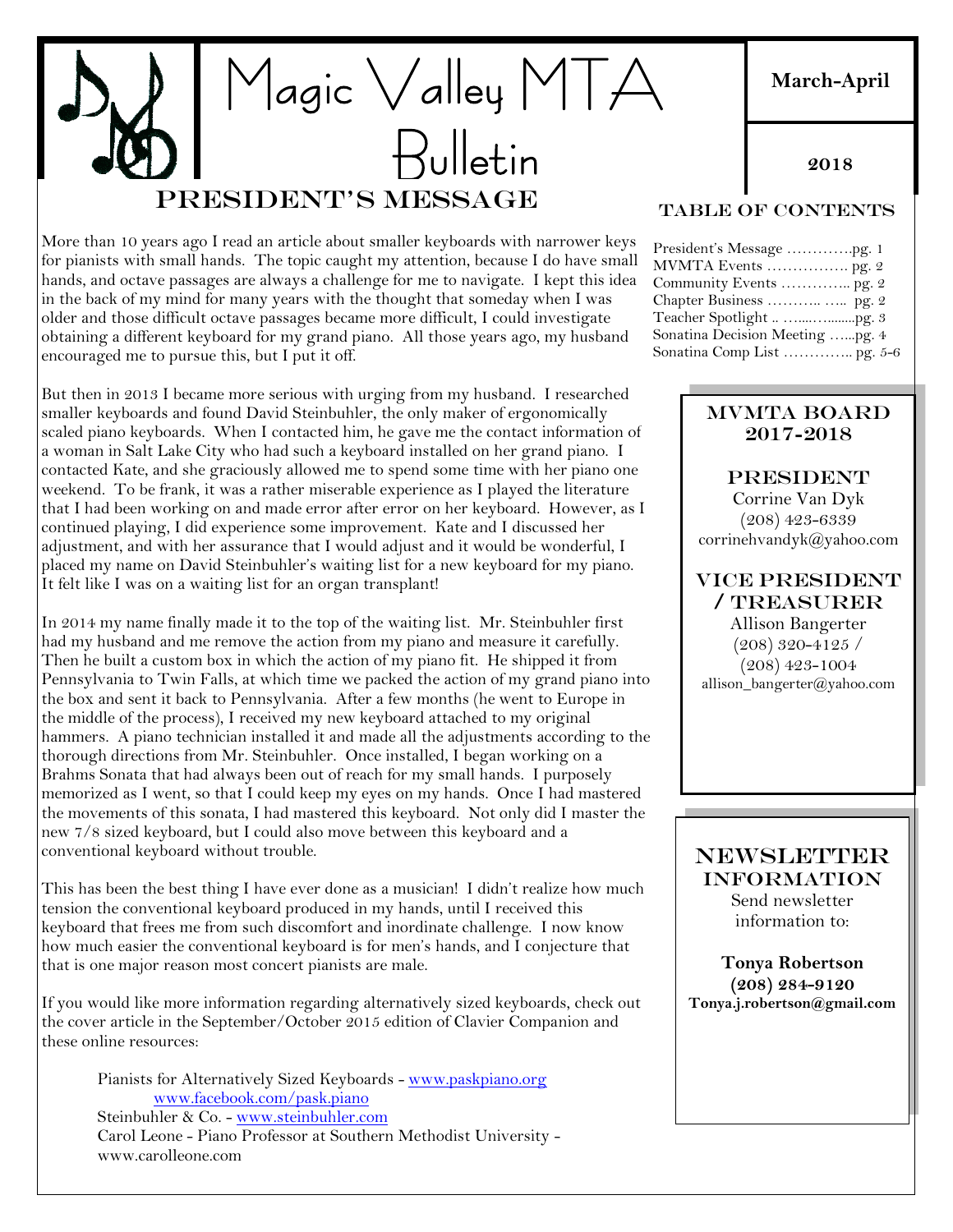*MVMTA Bulletin page 2*

# MVMTA/IMTA EVENTS COMMUNITY EVENTS

# **April 20, 2018 MVMTA Meeting**

**Where:** Corrine's home **Time:** 10:00 **What:** Talking about new officers that will take position on July 1, and some other business as time allows. **Contact:** Corrine Van Dyk

**May 4, 2018 Certificate of Achievement Where:** CSI **Time:** TBA **Contact:** Allison Bangerter Or for more info: [www.musicianswest.org](http://www.musicianswest.org/)

# **April 10, 2018 Piano Cameleons**

**Where:** CSI Auditorium **Time:** 7:30 pm

**What:** Duo-duel partners Matt Herskowitz and John Roney tackle some of the most beloved classical masterpieces in the spirit of the great interpreters, enhancing their renditions with improvised variations worthy of the best jazz players.

**Prices:** General Admission--\$10, Seniors--\$8, Students--\$6. **Contact:** Sue Miller

# **Important Chapter Business:**

1. We need nominations of members (you may nominate yourself or someone else) for the four offices we hope to have in position next year: President, Vice President, Secretary, Treasurer. So far only Allison has stepped forward to serve as Vice President for another term. Corrine is also willing to serve in one of the offices. Please send in your nominations to Corrine!

2. Please inform the President/ Vice President when you change email address.

3. Online under the Newsletters tab, members can find newsletters past and present, our bylaws, and competition repertoire lists. (magicvalleymta.org)

4. Our new competition chairpersons:

Barbara Mix - Facility Lisa Petit - Paperwork Jo Gerrish - Judges Julie Hunt - Coordinator/Teacher Communication Scheduling - Tonya Robertson Recital - Pernicia Heinemann Repertoire - Allison Bangerter

5. The 2018 Sonatina Competition will be held on Saturday, Nov. 10.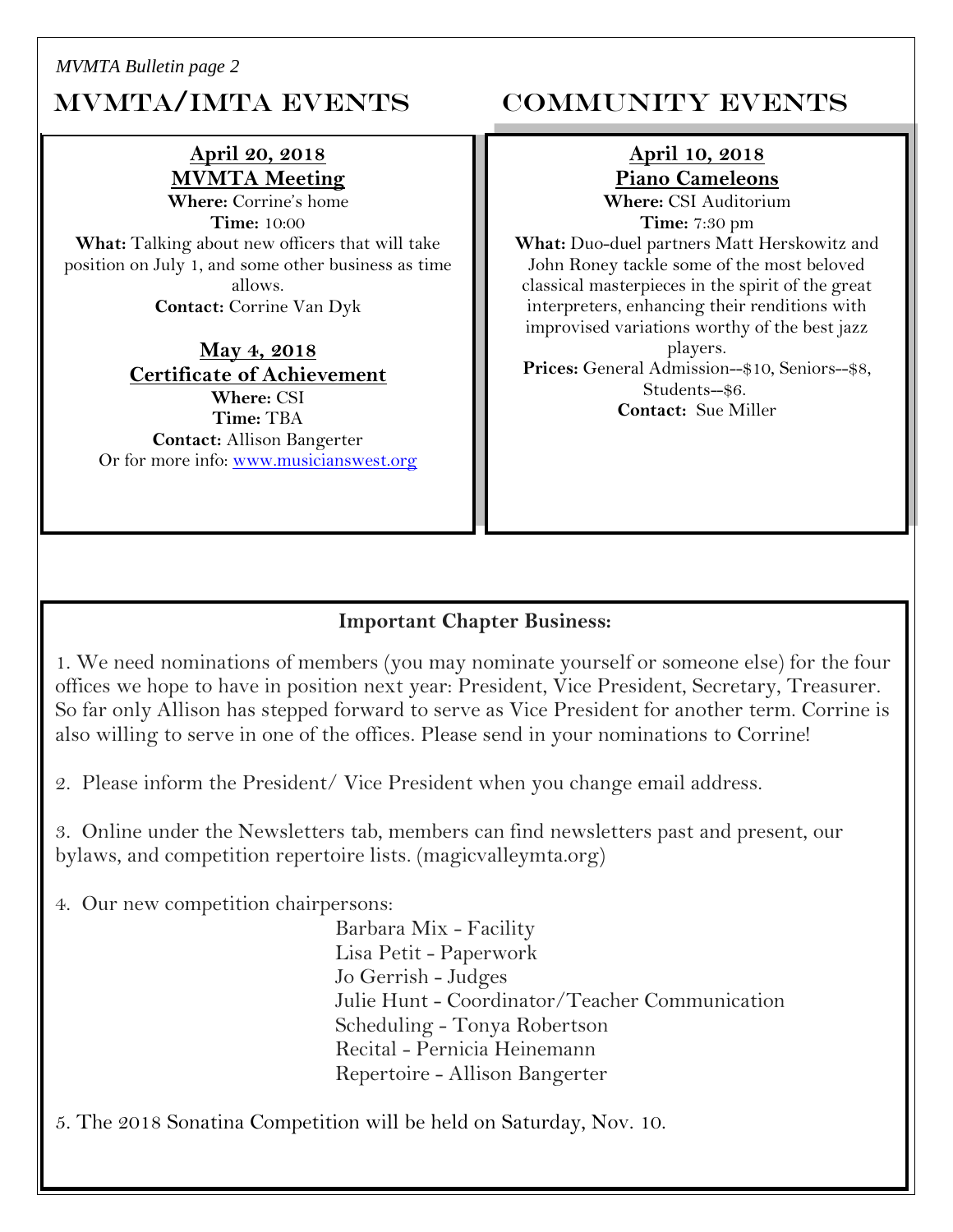# TEACHER SPOTLIGHT

## Jo Ann Gerrish

Jo Ann Gerrish grew up in a family whose mother had a large piano studio in the home and whose father was an accomplished singer. NOT studying music was never an option, and all six children grew up thinking it was just "normal" for every kid to be expected to practice music faithfully every day.

After receiving a solid foundation from her mother, Margaret Vincent, Jo became a student of Teala Bellini. It was a weekly goal to avoid displeasing this strict, Julliard-trained woman, or ever receiving a dreaded "red star" at lessons. Mrs. Bellini provided wonderful instruction, and Jo still remembers being inspired at recitals shared with pianists like her sister Laura (Vizzutti), Sue Miller and Mark Neiwirth.

In the 7th grade Jo decided to take up the flute (little sisters have to distinguish themselves, after all). She soon joined the Magic Valley Symphony, where she currently serves as principal flute alongside her sister, Janie (Griff), who is principal oboe. We won't add up how many years they've been Symphony buddies!

At Utah State University Jo studied piano with Irving Wasserman and Gary Amano; flute with Eugene Foster and Anita Ford. She pursued a double major in both Piano and Flute Performance, and graduated Magna Cum Laude and Valedictorian. She then landed a graduate assistantship with Professor Amano in piano performance and pedagogy, thriving under his inspiring mentorship. This experience impacted her musical life tremendously and was the genesis for a special passion for teaching.

Jo served as Staff Pianist at CSI for several years before starting a family (and home schooling her five children). Over the years she has adjudicated at many festivals and competitions in the area, including Musicians West. She has also taught at Music Fest and Sun Valley Summer Symphony workshops.

Many of Jo's students have received top honors at festivals and competitions, including State MTNA, Musicians West and State Solo. Her flute and piano students are often featured as Youth Soloists with the Magic Valley Symphony, and several have gone on to study music on scholarship at universities and music schools.

While at USU, Jo met her husband, Phil. He was a rough "outdoorsy" type, and Jo's parents were sure he would carry her off into the woods where she would never experience culture or civility again. That didn't happen, though, and he has actually become quite the music connoisseur himself. Phil never misses a recital or concert – even IF a short nap may be involved!

Some notable solo performances dot Jo's past, but now she performs primarily in collaborative settings and serves in the worship ministry at her church. She currently maintains a studio of about 20 students. The five Gerrish children are scattered around the country, which, of course, necessitates frequent trips to visit the 10 (soon to be 13) awesome grandchildren.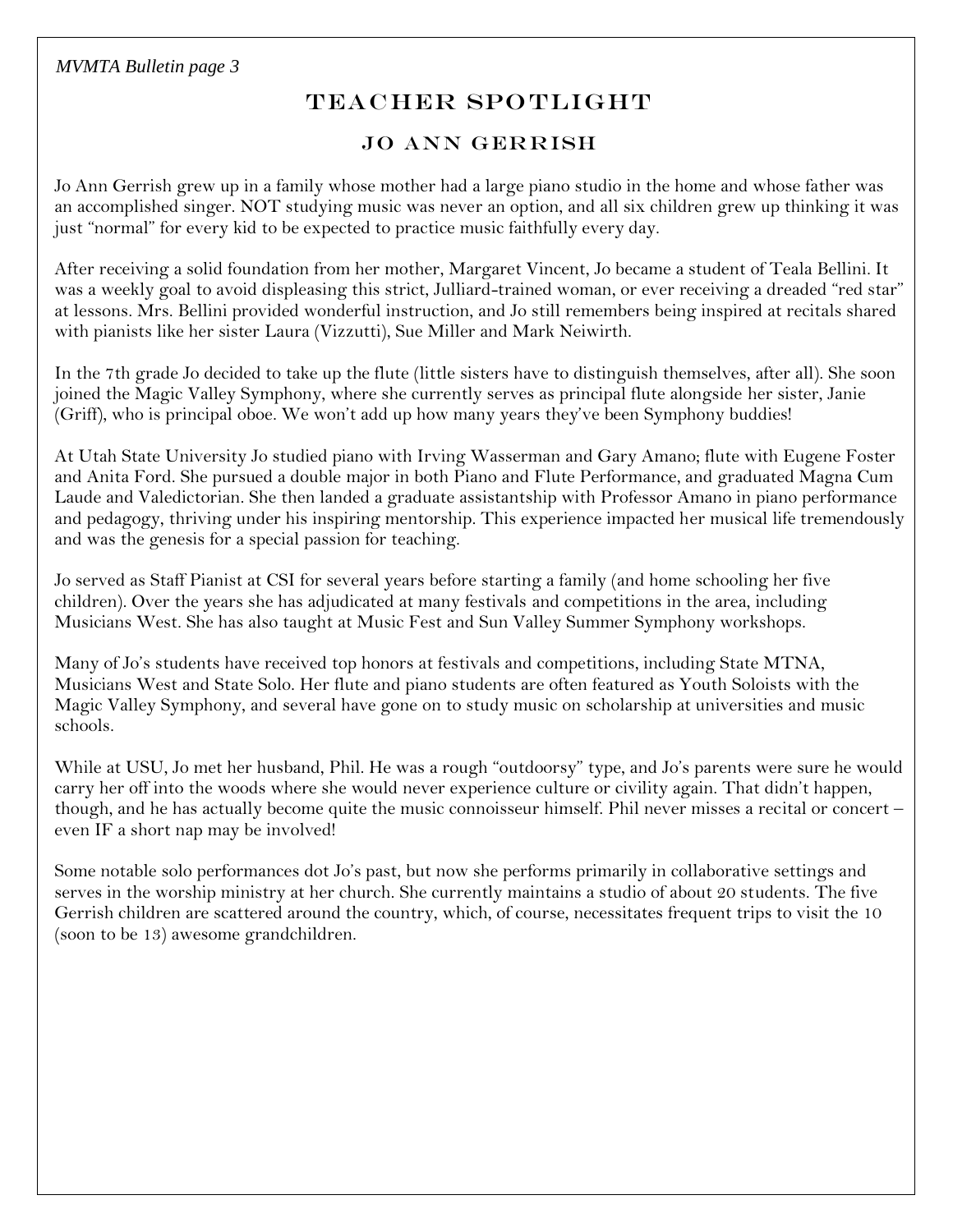# Notes from Sonatina Competition Decision Meeting, January 2018

The MVMTA met Friday, January 19, 2018 with Bonnie Lamborn, Barbara Mix, Jo Gerrish, Linda Aufderheide, Allison Bangerter, Tonya Robertson, and Corrine Van Dyk in attendance. There was much discussion regarding some of the details of the Sonatina Competition, and the decisions that were made can be found in the list below. Of most importance is that there are two open chairperson jobs available, Teacher Communication and Coordination. If the Sonatina Competition is an important program in your studio, please step forward and assume one of these chairperson jobs. Please feel free to contact me if you are willing to help, or you would like to know more about what the jobs entail. For the past two years, we have been able to successfully sponsor the Sonatina Competition by spreading responsibility among several members, and we hope to keep that model going.

Judges may at their discretion award no more than 3 Honorable Mentions per group.

All registering students must be available to play at the Finals Recital which will be scheduled between 3:00 and 6:00 the day of the competition.

We will discontinue having the last names of students on the digital files that judges use, replacing the last name with the students' performance times. This should also make the digital files open in performance order.

We will no longer use the letters A and B to designate the two finalists.

Finalists' requests for a specific performance time at the Finals Recital will not be entertained.

We will hire 3 judges for the next competition.

We will no longer be using the term "level," replacing it with the term "group."

Registration fees for the 2018 Competition will be \$18 for all solo registrants and \$22 for duet entries.

There will be 3 duet categories: Elementary, Intermediate, and Advanced.

Chairpersons for the 2018 Competition are as follows: Barbara Mix - Facility; Pernicia Heinemann - Recital; Tonya Robertson - scheduling; 2018 Repertoire - Allison Bangerter and Bonnie Lamborn; Paperwork - Lisa Petit; Judges - Jo Gerrish. Two teachers are needed to fill vacancies in Teacher Communication and Coordination. *(some of these positions have been filled since this meeting was held)*

In the case of only one finalist performing in any given group, that performer will be awarded first place.

When there are 12 or more students in a group, that group will be split into A and B groups.

Best regards, Corrine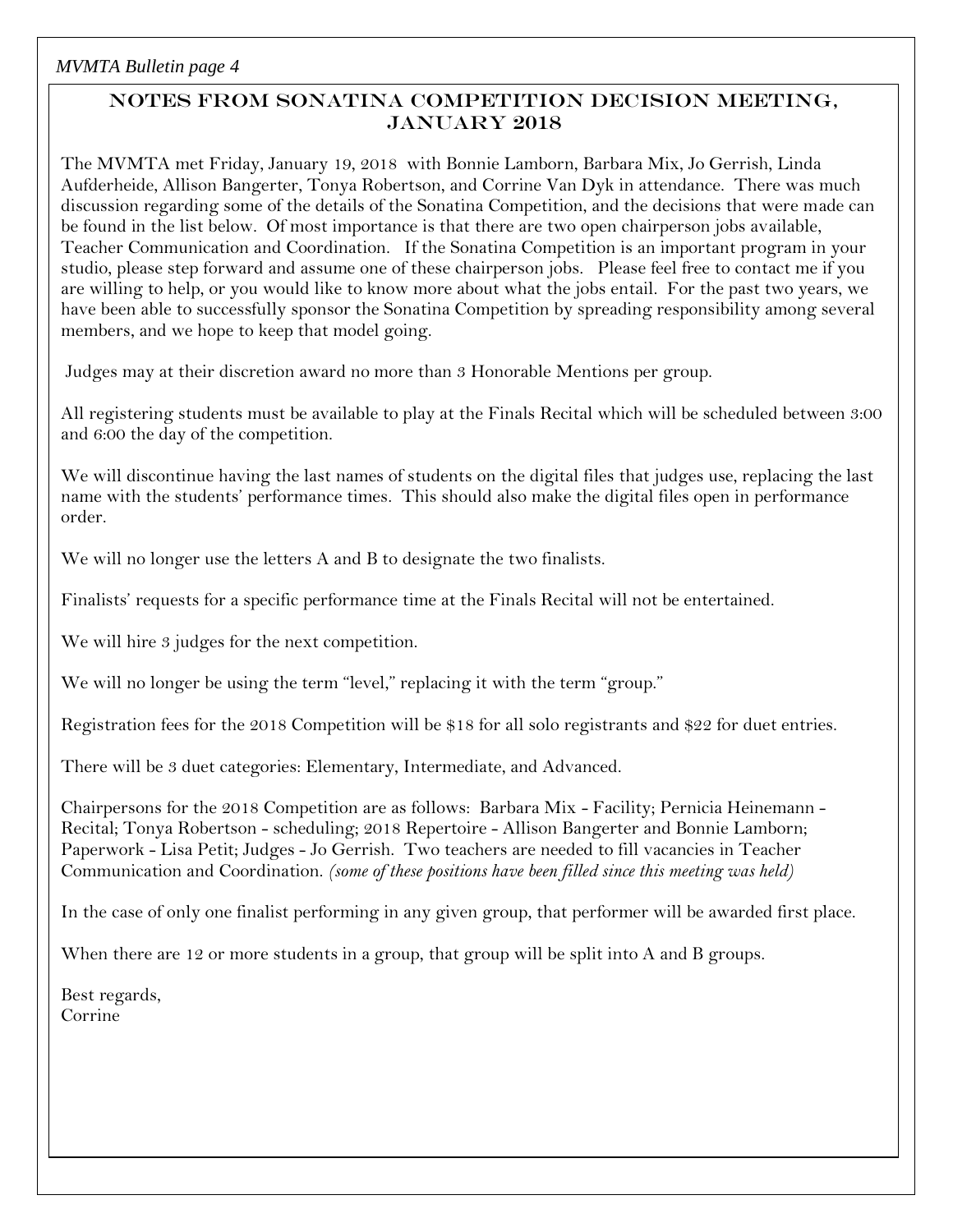# *MVMTA Bulletin page 5*

#### 2018 MVMTA Spanish Competition Repertoire List

Please note: Many pieces are available as a digital download so you do not have to purchase the entire book.

Also, leveling is not the same at all as last year, so please make sure to explain that your students!

| Group 1<br>Christopher Goldston            | Fiesta Cha-Cha<br>from Fantastic Fingers, Book 1<br>or Sheet, (FJH) | 9.4                                        |
|--------------------------------------------|---------------------------------------------------------------------|--------------------------------------------|
| Group <sub>2</sub><br><b>Timothy Brown</b> | My Little Chiminea<br>$Sheet$ (FJH)                                 |                                            |
| Group $3$<br>Wynn-Anne Rossi               | Ritmos de la noche<br>Musica Latina Book 1 (Alfred)                 |                                            |
| Group $4$<br>Kevin Olson                   | Hermit Crab Cha-Cha<br>Sheet (FJH)                                  |                                            |
| Group $5$<br><b>Ted Cooper</b>             | Noche del Gitano<br>Sheet (Alfred)                                  |                                            |
| Group 6<br>John Robert Poe                 | The Spanish Bull<br>from Safari (Carl Fischer)                      | Briskly, but in a relaxed mood             |
| Group 7<br>Dennis Alexander                | El Zapateado<br>Sheet (Alfred)                                      |                                            |
| Group 8<br>Lynn Freeman Olsen              | <b>Ballad of Don Quixote</b><br>Sheet (Carl Fischer)                | والمستود بالمحادث والمنا<br><del>911</del> |
| Group 9<br>Francisco Tarrega               | Adelita<br>from The Romantic Spirit,<br>Book 1 (Alfred)             | $2+$                                       |